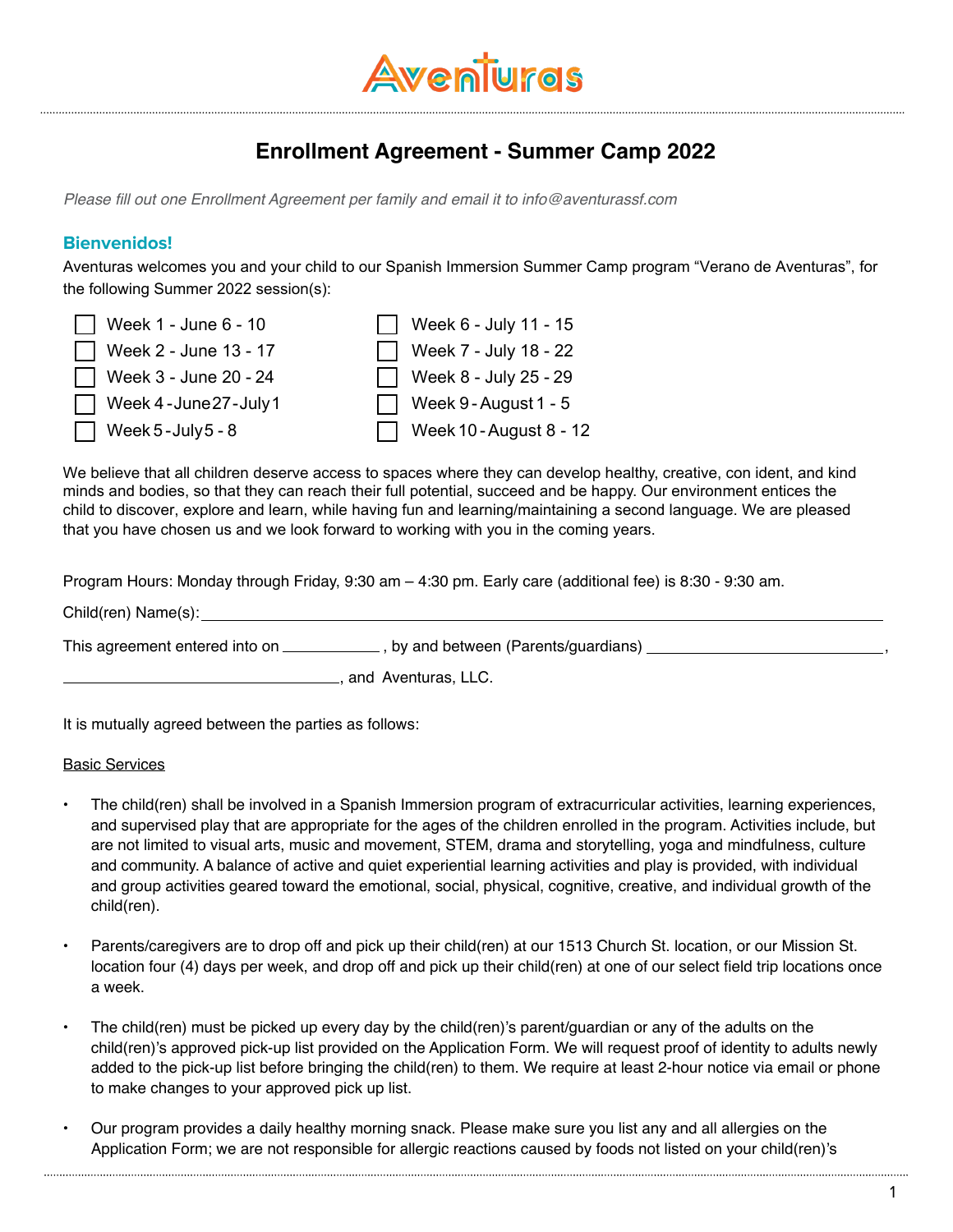

Application Form. Parents/caregivers are to send their children with a packed lunch and afternoon snack every day. Please do not send sugary or unhealthy snacks, or snacks containing nuts, otherwise we will ask the child(ren) to put the food item away and consume it outside of our Program hours. Our program is a nut-free environment.

- The child is to bring their own refillable water bottle. Please don't send your child(ren) with any sugary beverages.
- If the child(ren) come(s) to the program and become(s) ill their parent/guardian is called immediately to pick up the child(ren). Sick children will be isolated from other children until picked up by the parent/guardian. For detailed COVID-19 policies and procedures please see our Health & Safety Plan.
- The director or staff members will notify the child(ren)'s parent/guardian of suspected exposure to communicable disease.
- In case of injury, the staff shall give appropriate first aid to the child. If it is the judgment of the staff that the injury is an emergency, 911 will be called and a parent or guardian shall be contacted.
- The director or staff members will notify the child's parent/guardian of any minor incidents or accidents, either on the phone, in person during pick up, via email, or through a written incident report.
- The Program is staffed according to student population and follows State mandates.
- The director and staff shall attempt to safeguard personal belongings, but shall not be responsible for lost or broken items. To prevent loss of items, please label all clothing and personal belongings with your child(ren)'s name.
- The Director or any staff members shall report to Children's Protective Service or the Police Department as required by the State of Penal Code, any suspicion of child abuse, sexual or otherwise, neglect, or endangerment of which they may become aware.
- Aventuras reserves the right to terminate the enrollment contract and remove a child with or without notice based on the severity of the situation. Reasons for dismissal include, but are not limited to, consistent disregard to the Program's policies, tuition payment issues, disruptions to daily schedule, use of abusive, harmful, aggressive or disruptive behavior toward students and/or staff, or if the Program is unable to meet the needs of the child.
- The child may be required to be removed immediately and without advance notice from Aventuras for consistent use of inappropriate language, abusive and/or harmful, aggressive or disruptive behavior, or if staff can not guarantee the safety of the child or other children due to the child's behavior.
- Concurrent with California Code Section 49068, Aventuras reserves the right to contact prior schools that the child has been enrolled in and obtain information and/or copies of student records.
- Parent has the right to request, in writing, that a parent not be allowed to visit a child or take a child from the child care center provided the custodial parent has shown a certified copy of a court order pursuant to Health and Safety Code Section 1596.857

### **Fees**

Cost is \$525 for each 1-week session, and \$1,000 when booking two (2) 1-week sessions. We will be offering before-camp care between 8:30 and 9:30 am for \$60/week Pricing includes all materials used during the program and a daily healthy snack.